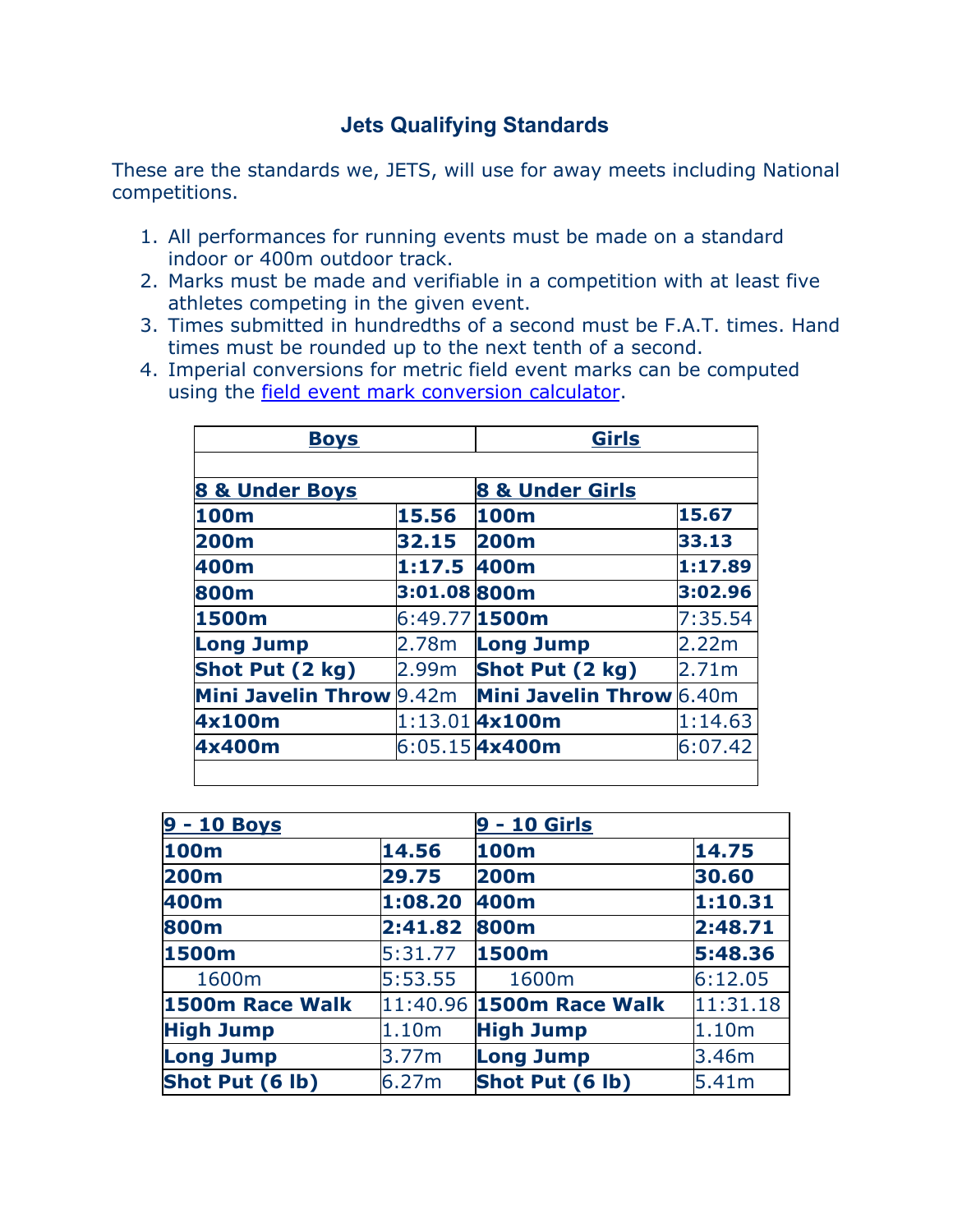| Mini Javelin Throw                    | 20.19m            | <b>Mini Javelin Throw</b>           | 11.64m            |  |
|---------------------------------------|-------------------|-------------------------------------|-------------------|--|
| 4x100m                                | 1:01.91           | 4x100m                              | 1:02.68           |  |
| 4x400m                                | 4:49.53 4x400m    |                                     | 4:55.50           |  |
| <b>Triathlon</b>                      | 313 pts.          | <b>Triathlon</b>                    | 517 pts.          |  |
|                                       |                   |                                     |                   |  |
| 11 - 12 Boys                          |                   | 11 - 12 Girls                       |                   |  |
| 100m                                  | 13.37             | <b>100m</b>                         | 13.58             |  |
| <b>200m</b>                           | 27.54             | <b>200m</b>                         | 27.70             |  |
| 400m                                  | 1:03.68           | 400m                                | 1:04.76           |  |
| 800m                                  | 2:27.75           | <b>800m</b>                         | 2:37.47           |  |
| 1500m                                 | 5:02.48           | 1500m                               | 5:14.27           |  |
| 1600m                                 | 5:23.05           | 1600m                               | 5:35.64           |  |
| 3000m                                 | 10:58.80 3000m    |                                     | 11:47.80          |  |
| 3200m                                 | 11:43.60          | 3200m                               | 12:35.93          |  |
| 1500m Race Walk                       |                   | 10:33.38 1500m Race Walk            | 10:59.31          |  |
| <b>80m Hurdles (30")</b>              | 15.39             | <b>80m Hurdles (30")</b>            | 15.12             |  |
| <b>High Jump</b>                      | 1.30m             | <b>High Jump</b>                    | 1.30 <sub>m</sub> |  |
| <b>Long Jump</b>                      | 4.36m             | <b>Long Jump</b>                    | 4.16m             |  |
| Shot Put (6 lb)                       | 9.11 <sub>m</sub> | Shot Put (6 lb)                     | 7.76m             |  |
| <b>Discus Throw (1 kg)</b> $ 19.32m $ |                   | <b>Discus Throw (1 kg)</b> $15.34m$ |                   |  |
| <b>Mini Javelin Throw</b>             | 26.25m            | <b>Mini Javelin Throw</b>           | 16.81m            |  |
| 4x100m                                | 55.08             | 4x100m                              | 56.53             |  |
| 4x400m                                | 4:35.16           | 4x400m                              | 4:41.53           |  |
| 4x800m                                | 11:17.70 4x800m   |                                     | 11:29.41          |  |
| <b>Pentathlon</b>                     |                   | 1410 pts. Pentathlon                | 1736 pts.         |  |
|                                       |                   |                                     |                   |  |

| 13 - 14 Boys            |                    | 13 - 14 Girls             |          |
|-------------------------|--------------------|---------------------------|----------|
| <b>100m</b>             | 12.09              | 100m                      | 12.91    |
| <b>200m</b>             | 24.35              | 200m                      | 26.14    |
| 400m                    | 54.94              | 400m                      | 1:01.08  |
| <b>800m</b>             | 2:11.60            | 800m                      | 2:27.00  |
| 1500m                   | 4:31.07            | 1500m                     | 5:01.28  |
| 1600m                   | 4:49.50            | 1600m                     | 5:21.77  |
| 3000m                   | $ 10:04.31 $ 3000m |                           | 11:11.51 |
| 3200m                   | 10:45.50           | 3200m                     | 11:57.20 |
| 3000m Race Walk         |                    | 21:49.46 3000m Race Walk  | 21:19.49 |
| $100m$ Hurdles $(33")$  | 16.78              | <b>100m Hurdles (30")</b> | 16.48    |
| $ 200m$ Hurdles $(30")$ | 28.78              | <b>200m Hurdles (30")</b> | 30.57    |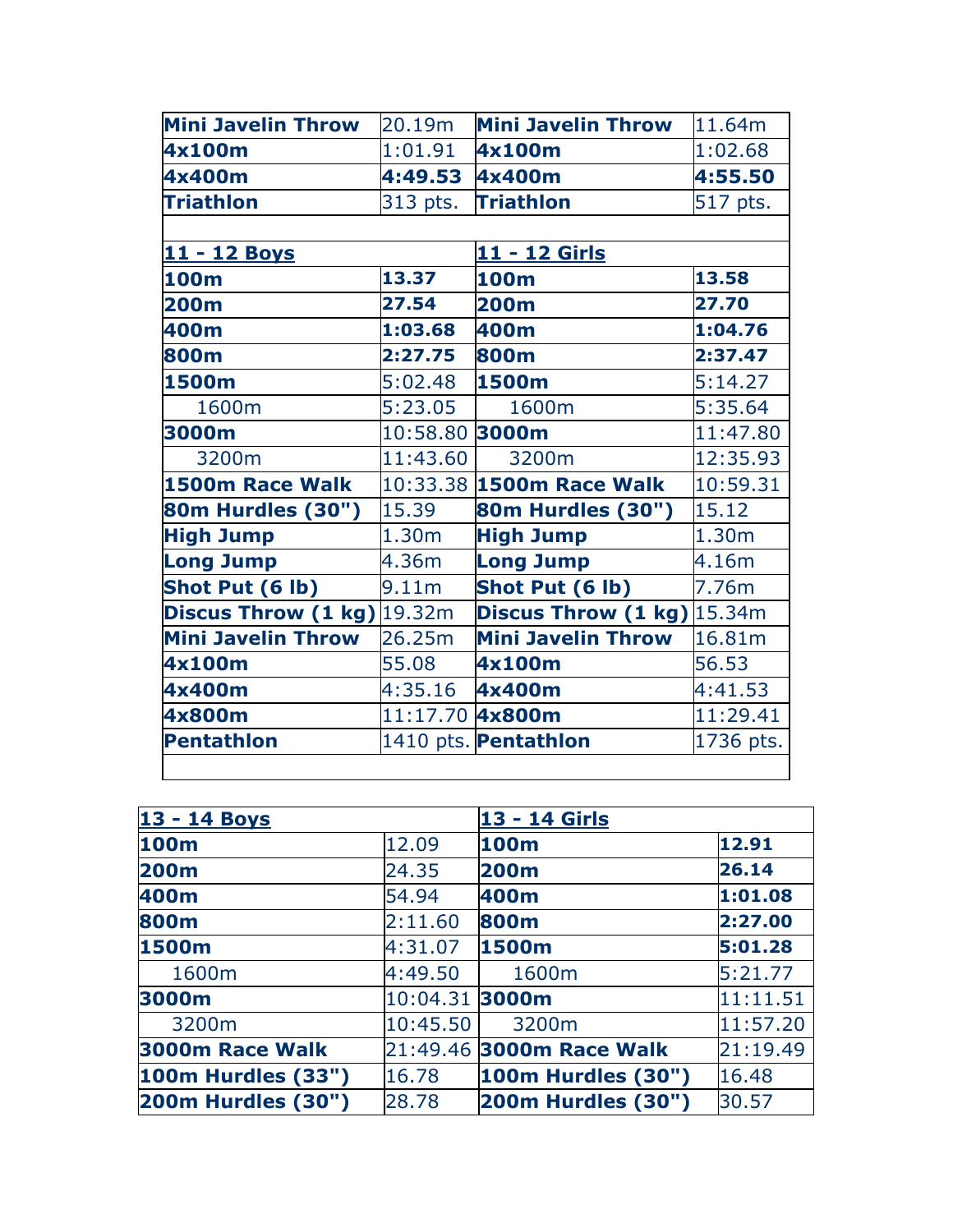| <b>High Jump</b>           | 1.55m            | <b>High Jump</b>           | 1.40m     |
|----------------------------|------------------|----------------------------|-----------|
| <b>Pole Vault</b>          | 2.55m            | <b>Pole Vault</b>          | 2.15m     |
| <b>Long Jump</b>           | 5.24m            | <b>Long Jump</b>           | 4.63m     |
| <b>Triple Jump</b>         | 9.85m            | <b>Triple Jump</b>         | 9.15m     |
| Shot Put (4 kg)            | 11.21m           | Shot Put (6 lb)            | 10.59m    |
| <b>Discus Throw (1 kg)</b> | 32.39m           | Shot Put (4 kg)            | 8.55m     |
| Javelin Throw (600 g)      | 30.93m           | <b>Discus Throw (1 kg)</b> | 25.50m    |
| 4x100m                     | 50.00            | Javelin Throw (600 g)      | 23.13m    |
| 4x400m                     | 3:58.09          | 4x100m                     | 52.72     |
| 4x800m                     | 10:01.84 4x400m  |                            | 4:20.81   |
| <b>Pentathlon</b>          | 1759 pts. 4x800m |                            | 10:58.05  |
|                            |                  | <b>Pentathlon</b>          | 2054 pts. |
|                            |                  |                            |           |

| 15 - 16 Boys                 |                   | 15 - 16 Girls                  |           |  |
|------------------------------|-------------------|--------------------------------|-----------|--|
| 100m                         | 11.44             | <b>100m</b>                    | 12.59     |  |
| <b>200m</b>                  | 23.09             | 200m                           | 25.65     |  |
| 400m                         | 51.53             | 400m                           | 58.47     |  |
| 800m                         | 2:05.87           | 800m                           | 2:26.67   |  |
| 1500m                        | 4:19.96           | 1500m                          | 5:00.73   |  |
| 1600m                        | 4:37.64           | 1600m                          | 5:21.18   |  |
| 3000m                        | 9:40.18           | 3000m                          | 11:17.13  |  |
| 3200m                        | 10:19.63          | 3200m                          | 12:03.17  |  |
| 3000m Race Walk              |                   | 19:43.43 3000m Race Walk       | 21:37.20  |  |
| <b>110m Hurdles (39")</b>    | 16.61             | <b>100m Hurdles (33")</b>      | 15.93     |  |
| 400m Hurdles (36")           | 1:03.05           | 400m Hurdles (30")             | 1:10.96   |  |
| 300m Hurdles (36")           | 45.82             | 300m Hurdles (30")             | 51.16     |  |
| <b>2000m Steeplechase</b>    | 7:42.74           | 2000m Steeplechase             | 9:30.70   |  |
| <b>High Jump</b>             | 1.70 <sub>m</sub> | <b>High Jump</b>               | 1.45m     |  |
| <b>Pole Vault</b>            | 3.55m             | <b>Pole Vault</b>              | 2.45m     |  |
| <b>Long Jump</b>             | 5.79m             | <b>Long Jump</b>               | 4.96m     |  |
| <b>Triple Jump</b>           | 11.53m            | <b>Triple Jump</b>             | 10.00m    |  |
| Shot Put (12 lb)             | 12.56m            | Shot Put (4 kg)                | 9.82m     |  |
| <b>Discus Throw (1.6 kg)</b> | 38.17m            | <b>Discus Throw (1 kg)</b>     | 30.95m    |  |
| Hammer Throw (12 lb) 32.92m  |                   | Hammer Throw (4 kg) 20.98m     |           |  |
| Javelin Throw (800 g)        | 37.48m            | Javelin Throw $(600 g)$ 25.41m |           |  |
| 4x100m                       | 45.54             | 4x100m                         | 50.71     |  |
| 4x400m                       | 3:42.83           | 4x400m                         | 4:13.89   |  |
| 4x800m                       | 9:01.69           | 4x800m                         | 10:45.14  |  |
| <b>Decathlon</b>             |                   | 4009 pts. Heptathlon           | 3030 pts. |  |